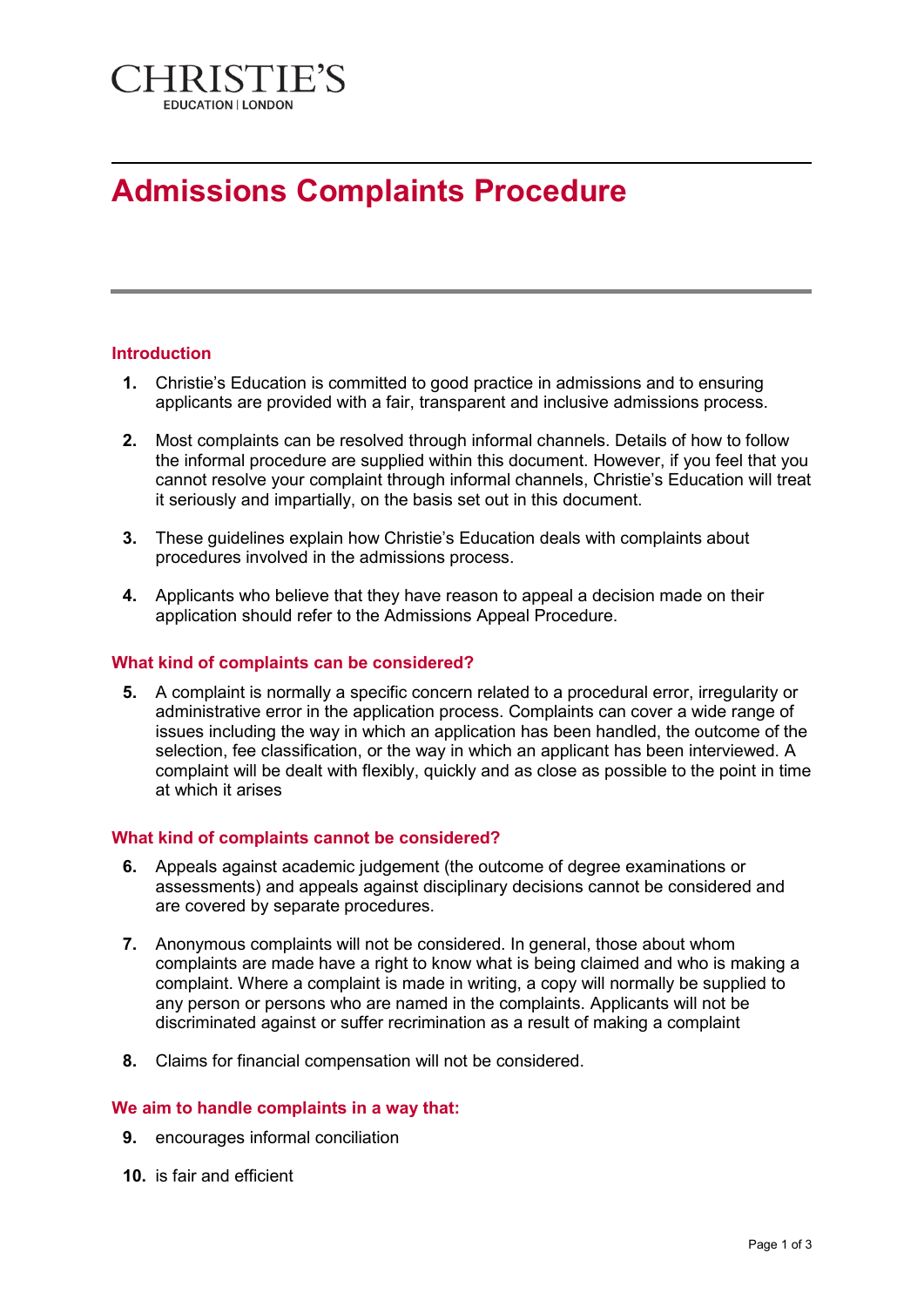- **11.** treats complaints with appropriate seriousness, sympathy and confidentiality
- **12.** facilitates early resolution

## **Your obligation**

- **13.** Christie's Education is committed to resolving complaints as promptly as possible. However, an applicant making a complaint should be aware of his/her responsibilities in responding in a timely fashion to Christie's Education's communications about the complaint.
- **14.** An applicant must clearly outline the nature of their complaint providing specific information about where they feel Christie's Education has not provided a satisfactory service.
- **15.** Applicants must clearly outline what kind of resolution they are seeking.

## **Complaints Procedure**

- **16.** This procedure outlines a number of simple routes to be used by any applicant depending on the seriousness of the complaint. A complaint is defined as relating to the services offered by Christie's Education, the administrative or interview process, or actions or behaviour of a member of staff involved in the admissions process.
- **17.** This Complaints Procedure covers both the informal and formal stages in handling a complaint.

### **Informal Procedure**

- **18.** Most complaints can be resolved satisfactorily at this stage.
- **19.** The informal procedure will normally involve direct communication between the applicant and the Recruitment and Admissions Department. A note of relevant details and dates will be made.
- **20.** The applicant should normally raise his/her concerns with the Admissions Department within 10 working days of the actions (or lack of actions) that prompted the complaint. Correspondence can be made either verbally or in writing and must outline the nature and detail of his/her complaint. The applicant should also clearly state what resolution the applicant is seeking. The applicant should quote their full name on all correspondence, and include details of the programme applied for, date of interview (if applicable), and any other information that they consider pertinent to the complaint.
- **21.** Applicants can expect a verbal response from Christie's Education within 10 working days.
- **22.** Where the applicant is not satisfied with the response to the complaint, the applicant may refer to the formal Procedure outlined below.

# **Formal Procedure**

**23.** Where an applicant remains dissatisfied with the outcome of the Informal Procedure, the applicant may pursue the matter through Christie's Education by writing to the Director of Registry and Student Services.